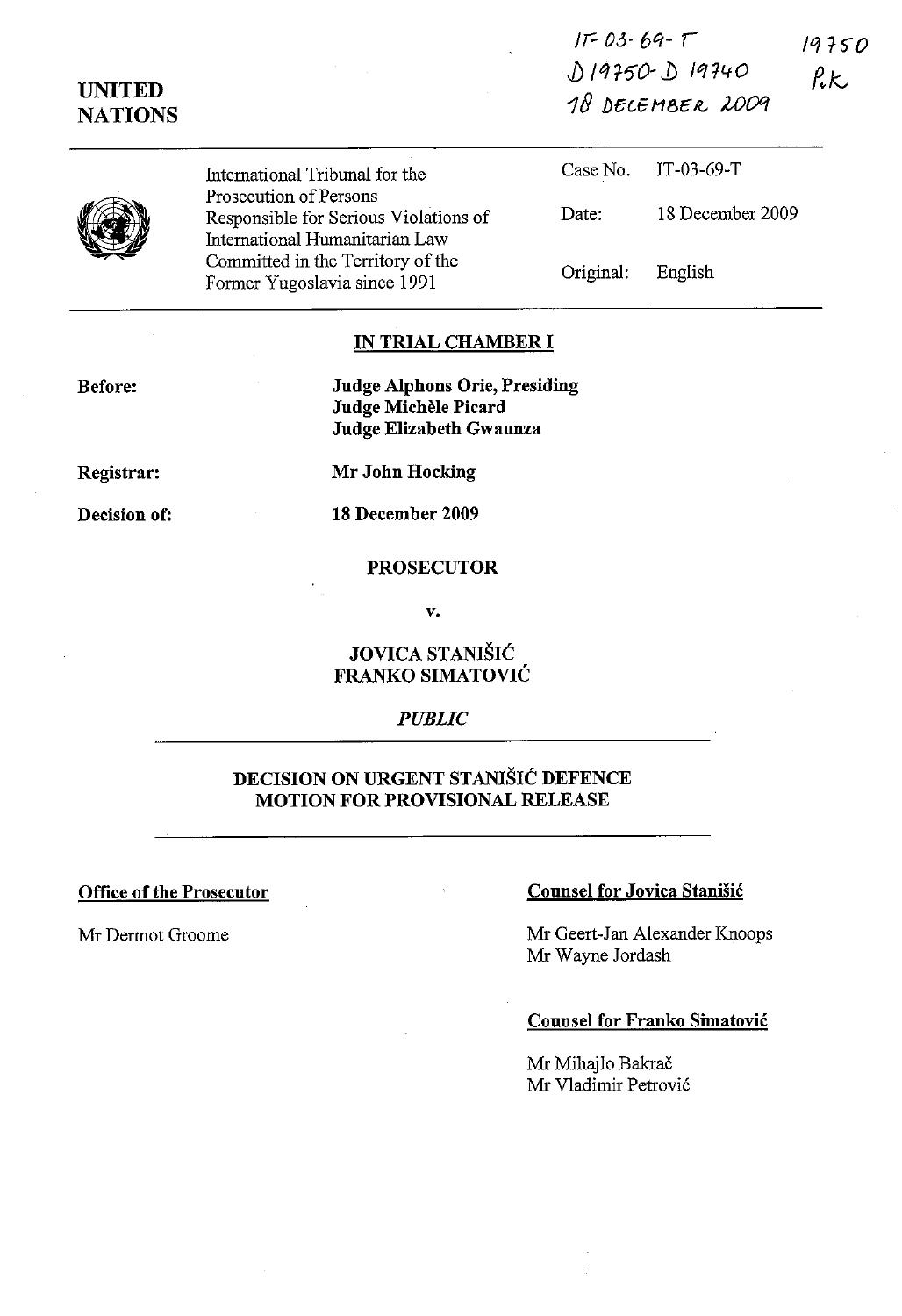# **I. PROCEDURAL HISTORY**

1. On 9 December 2009, the Stanisié Defence filed a motion seeking provisional release of Jovica Stanišić ("Accused") between 16 December 2009 and 15 January 2010.<sup>1</sup>

2. On 10 December 2009, the Prosecution opposed the Motion.<sup>2</sup>

3. On 14 Deeember 2009, upon the request of the Stanisié Defenee, Dr. Rowell was asked to answer questions by the parties and the Chamber in relation to the Motion.<sup>3</sup> On the same day, the Kingdom of the Netherlands filed a letter stating its position on the relief sought in the Motion.<sup>4</sup> On 15 Deeember 2009, the Stanisié Defenee submitted additional guarantees issued by the Republie of Serbia ("Serbia") supporting its Motion.<sup>5</sup>

## **II. SUBMlSSIONS**

#### 1. The Stanisié Defenee

4. In its Motion, the Stanisié Defenee requests that the Aeeused be granted provisional release between 16 Deeember 2009 and 15 January 2010 or for a shorter period of time as deemed fit by the Chamber.<sup>6</sup> The Stanisić Defence seeks provisional release under such terms and conditions that the Chamber deems appropriate to best guarantee the efficient continuation of the proeeedings after the adjournment.<sup>7</sup>

5. The Stanisié Defenee submits that on 22 July 2009 and again on 3 November 2009, the Chamber found that the requirements for provisional release pursuant to Rule 65(B) of the Rules of Procedure and Evidence of the Tribunal ("Rules") - i.e. that the Accused, if provisionally released, will appear for trial and will not pose a threat or danger to any victim, witness, or other personwere satisfied.<sup>8</sup> The Stanišić Defence argues that the circumstances that existed at that time remain

 $\mathbf{i}$ Urgent Stanisié Defence Motion for Provisional Release with Public and Confidential Annexes, 9 December 2009 ("Motion"), paras 5, 18.

<sup>2</sup>  Prosecution Response to Third Urgent Stanisié Defence Motion for Provisional Release, 10 December 2009 **("Response").** 

<sup>3</sup> Hearing, 14 December 2009, T. 2623-2639.

<sup>4</sup>  Letter of the Ministry of Foreign Affairs of the Kingdom of the Netherlands on Provisional Release of Mr. Jovica Stanisié, 14 December 2009.

<sup>5</sup>  Defence Submission of Additional Document for Provisional Release Motion with Public Annex E, 15 December 2009 ("Addendum").

<sup>6</sup>  Motion, paras 5, 18; Hearing, 15 December 2009, T. 2734-2735.

<sup>7</sup>  Motion, para. 5.

<sup>8</sup>  Motion, paras 3-4, 7. See Decision on Urgent Stanisié Defence Motion for Provisional Release, 3 November 2009 ("3 November 2009 Decision"), paras 22, 24; Decision on Urgent Stanisié Defence Motion for Provisional Release During the Upcoming Court Recess, 22 July 2009 ("22 July 2009 Decision"), paras 17, 19.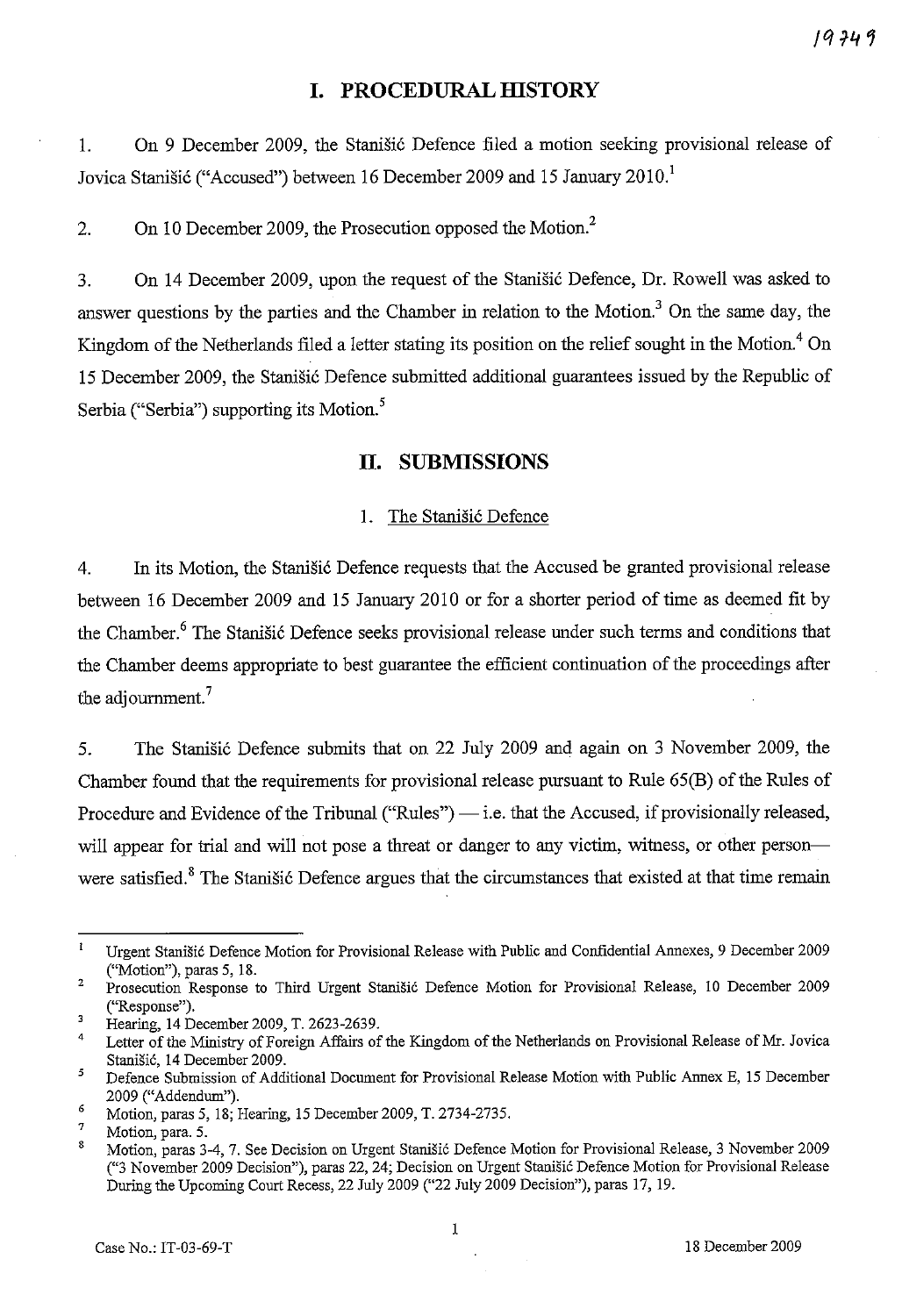the same.<sup>9</sup> Furthermore, it points out that Serbia confirmed the guarantees it had previously issued wherein it had affirmed its commitment to ensure that any provisional release conditions imposed by the Chamber are observed and that the security and weIl being of the Accused during the provisional release are safeguarded. <sup>10</sup>

6. The Stanisié Defence points out the "observable and manifest improvements in the Accused's health since the commencement of the trial" and submits that it is "a clearly stated view of the current medical team that a short period of provisional release will benefit the Accused and (therefore) will not endanger the continuance of the trial".<sup>11</sup>

7. The Stanisic Defence presents a plan of the medical treatment and reporting regime established with the assistance of the Military Medical Hospital in Belgrade ("VMA") and submits that the VMA has the medical expertise and capabilities to ensure the continuity of the Accused's medical treatment, including being able to provide the so-called "biologicals".<sup>12</sup>

8. The Stanisié Defence also submits that it is impracticable to fully address, within the confines of written pleadings, questions related to the transplantation of the medical regime from the United Nations Detention Unit ("UNDU") to the VMA and the modalities of a reporting regime to be implemented through the VMA.<sup>13</sup> Therefore, the Stanisić Defence requests Dr Eekhof, the reporting medical officer ("RMO") to provide additional live evidence as to these issues.<sup>14</sup>

9. The Stanisié Defence argues that the Chamber should be "mindful of the general benefits of provisional release and give [ ... ] due weight to the fact that a period of release tends to boost an accused person's morale and physical and mental health<sup> $\cdot$ 15</sup>. It points out that this is particularly true for provisional release during the Christmas break, which is a holiday of religious and familial significance.<sup>16</sup> It submits in this regard that provisional release of the Accused over the Christmas Holidays with his family could have "inestimable health benefits".<sup>17</sup>

1 O. Finally, in addressing the previous "different degrees of non-compliance with the reporting duties imposed by the Chamber on the doctors treating the Accused in Belgrade", the Stanisié . Defence submits that it has not been argued or shown that such non-compliance was deliberate or

Ibid.

<sup>&</sup>lt;sup>9</sup> Motion, para. 7.

**<sup>10</sup>Motion, para. 9, Annexes A, B.** 

 $\frac{11}{12}$  Motion, para. 11.

<sup>&</sup>lt;sup>12</sup> Motion, paras 12-13, Annex D, Addendum.

 $\frac{13}{14}$  Motion, paras 14, 16.

<sup>&</sup>lt;sup>14</sup> Motion, paras 14, 16, 18.<br><sup>15</sup> Motion, para 15.

 $^{15}$  Motion, para. 15.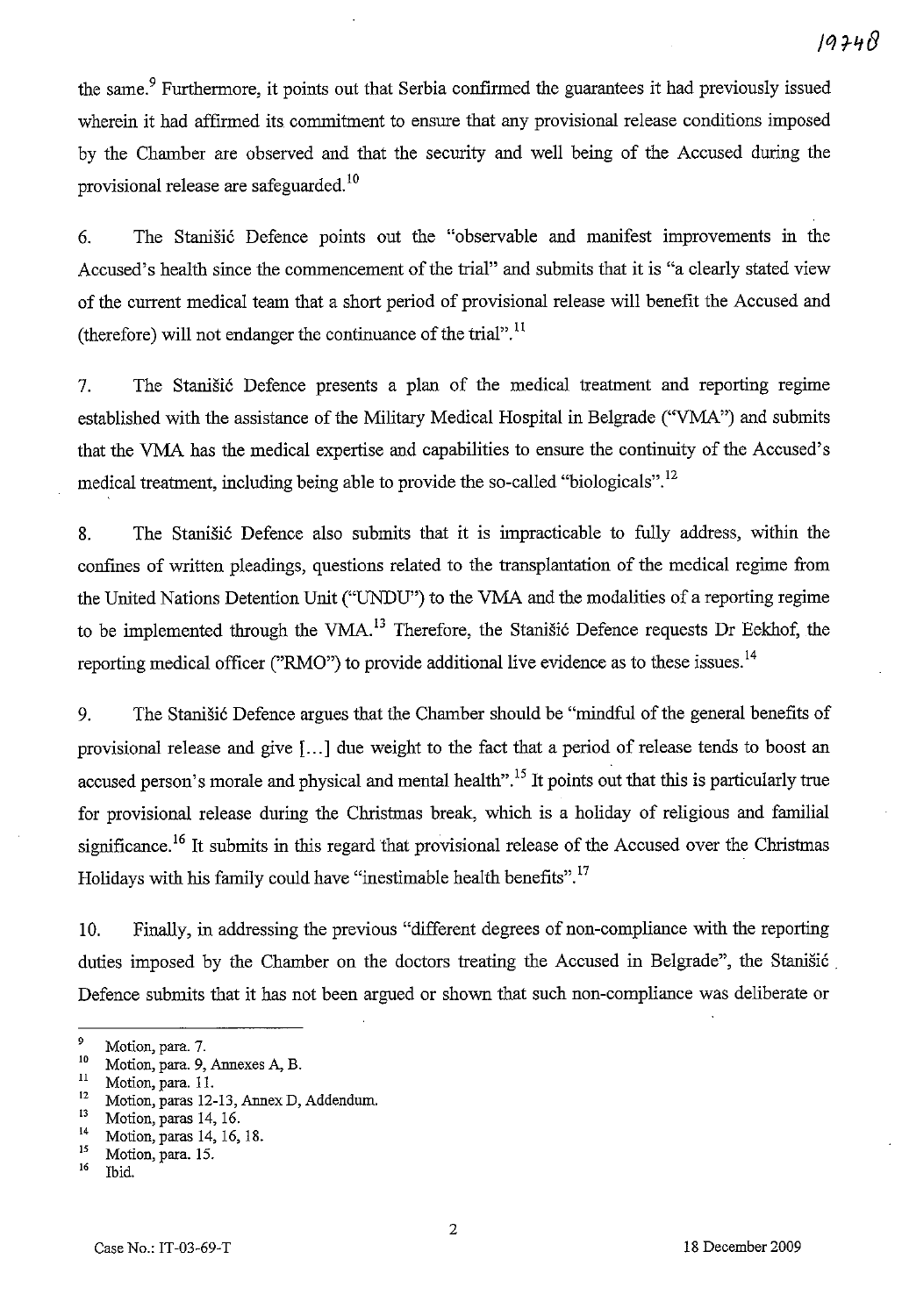was instrumental in prejudicing the Accused's treatment or recovery.<sup>18</sup> Rather, it states, such noncompliance was minimal, unintentional and insignificant.<sup>19</sup>

## 2. The Prosecution

Il. The Prosecution acknowledges that, on previous occasions, the Accused returned to the UNDU without any incident after having been provisionally released.2o At the same time, however, it submits that there are compelling factors that weigh against granting provisional release.<sup>21</sup> It submits that the Chamber refused two previous Stanisié Defence motions for provisional release and that there has been no change in the circumstances to merit granting of the Motion at this  $time<sup>22</sup>$ 

12. The Prosecution argnes that the self-reported "personal problems" by the Accused are inadequate to justify provisional release based on the totality of circumstances.<sup>23</sup> It adds that the extent and degree of these problems are not defined by the RMO or the Stanišić Defence.<sup>24</sup> Moreover, the significance of these problems is severely undermined by the RMO's opinion that they do not prevent the Accused from participating in the present proceedings.<sup>25</sup> The Prosecution further submits that the RMO stresses the importance of continued treatment and defers to the Chamber to determine whether provisional release would jeopardise the continuation of the trial.<sup>26</sup>

13. The Prosecution points out that neither the RMO nor Dr Petrović explains the basis of their opinion that the Accused's health would improve during his presence in Belgrade. Similarly, it argues that the Stanisié Defence's opinion that provisional release over the Christmas holidays with his family could have "inestimable health benefits" is not supported by any medical reports. $27$ 

14. The Prosecution stresses that there is a constant improvement in the Accused's health since his return to the UNDU, that this improvement demonstrates the effectiveness of the medical care

 $\frac{21}{22}$  Response, paras 2, 8, 29.

- $\frac{23}{24}$  Response, para. 11.
- $\frac{24}{25}$  **Ibid.**
- $\frac{25}{26}$  Response, para. 14.
- **26 Response, para. 13.**
- Response, paras 16-17.

 $\frac{17}{18}$  Ibid.

 $\frac{18}{19}$  Motion, para. 17.

 $\frac{19}{20}$  Ibid.

 $\frac{20}{21}$  Response, para. 8.

<sup>&</sup>lt;sup>22</sup> Response, paras 1, 10, referring to 3 November 2009 Decision and 22 July 2009 Decision.<br><sup>23</sup> Personals para 11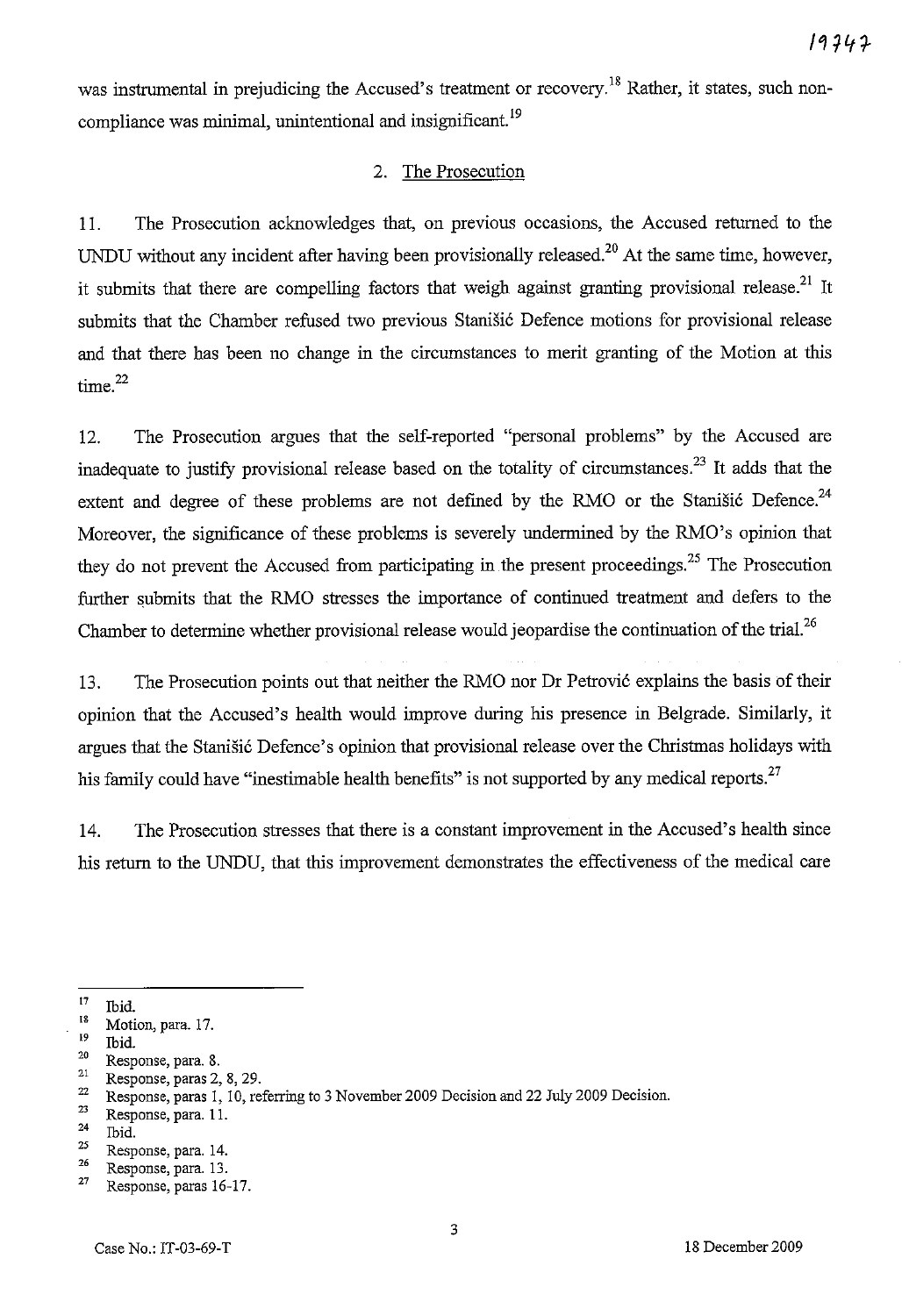the Accused receives in the UNDU and raises the concern that if he were provisionally released his care may be insufficient to ensure he is physically well and able to proceed when hearings resume.<sup>28</sup>

15. The Prosecution submits that the Charnber cannot safely rely on recent representations that the Accused will continue to be treated with biologicals if provisionally released, since such information is in contradiction with swom testimony previously given by a staff member of the VMA29 Moreover, the Prosecution argues that the reporting regime currently proposed in the Motion only lists doctors that would be involved in treating of the Accused and not doctors who would be required to undertake an independent assessment of his medical condition.<sup>30</sup>

16. The Prosecution disagrees with the Stanisié Defenee that the previous non-compliance by the VMA with its reporting duties was minimal, unintentional and insignificant, arguing instead that it caused substantial delay to the recommencement of trial. $31$ 

17. The Prosecution also strongly objects to the direct contacts of the Stanisié Defence with the RMO.<sup>32</sup> It argues that it is improper for the Defence to directly communicate with an *"independent*" expert" in order to elicit opinions to support its Motion as such communications place the RMO in a difficult position, potentially compromising his independence.<sup>33</sup> The Prosecution also points out the leading nature of the questions directed by the Stanisié Defence to the RMO and the fact that the RMO, in his answers, did not quantify the risk that the Accused's health will regress.<sup>34</sup>

18. The Prosecution therefore requests that the Charnber expressly prohibit direct communication with the RMO without authorisation from the Chamber and notice to the Prosecution.<sup>35</sup> It further requests that the Chamber order the Stanisić Defence to produce the record of any *ex parte* communications with the RMO since the commencement of trial.<sup>36</sup>

19. The Prosecution requests that should the Charnber consider granting the Motion, before it does so it should conduct a hearing to take evidenee from the RMO on the issue of quantifying the assertion that the Accused's health may deteriorate whilst on provisional release.<sup>37</sup>

- $\frac{33}{34}$  Response, para. 26.
- Ibid.
- $rac{35}{10}$  Response, paras 27, 29.
- $rac{36}{37}$  Ibid.

<sup>&</sup>lt;sup>28</sup> Response, paras 5, 18-19. 21.

 $\frac{29}{30}$  Response, para. 20.

 $30$  Response, para. 23.

 $\frac{31}{32}$  Response, para. 24.

 $\frac{32}{33}$  Response, paras 2, 25.

Response, para. 29.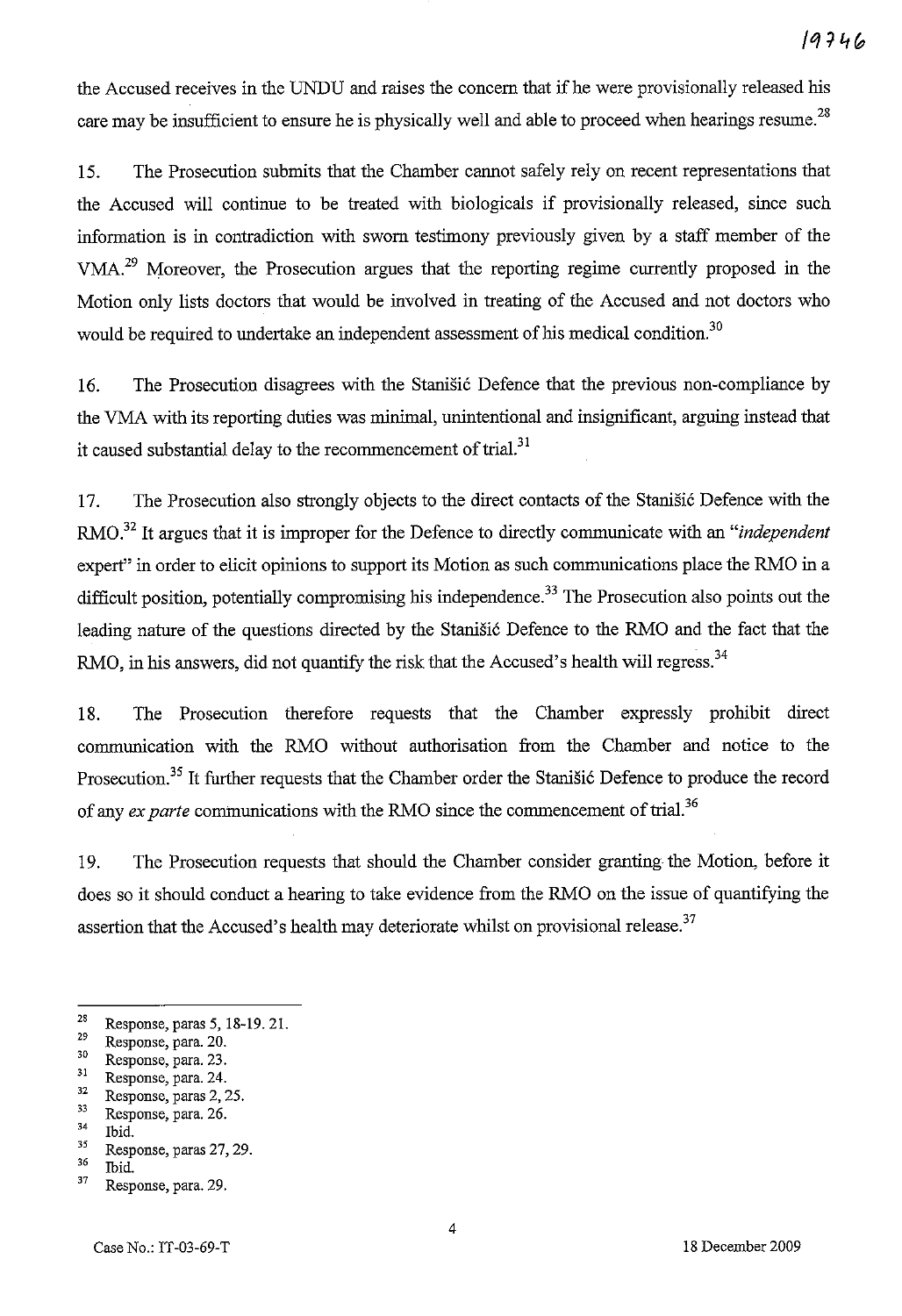20. Finally, the Prosecution requests a stay of the decision pursuant to Rule 65(E) should the Chamber decide to grant the Motion.<sup>38</sup>

 $\Delta\sim 10$ 

# **m. APPLICABLE LAW**

21. Rule 65 of the Rules govems provisional release. It provides, in relevant parts:

40 B. C

(A) Once detained, an accused may not be released except upon an order of a Chamber.

(B) Release may be ordered by a Trial Chamber only after giving the host country and the State to which the accused seeks to be released the opportunity to be heard and only if it is satislied that the accused will appear for trial and, if released, will not pose a danger to any victim, witness or other person.

(C) The Trial Chamber may impose such conditions upon the release of the accused as it may determine appropriate, including the execution of a bail bond and the observance of such conditions as are necessary to ensure the presence of the accused for trial and the protection of others.

22. The conditions listed under Rule 65 (B) of the Rules are the minimum requirements necessary for granting provisional release. The Chamber at ail times retains the discretion not to grant the provisional release of an accused even if it is satisfied that these conditions have been met.<sup>39</sup>

# IV. DISCUSSION

23. As to whether the Accused, if released, will return for trial, the Chamber considers the seriousness of the charges against him, as weil as the current stage of the proceedings. Moreover, the Chamber gives due consideration to the fact that the Accused expressed his intent to voluntarily surrender to the Tribunal<sup>40</sup> and that in the course of previous periods of provisional release, he has generally been in compliance with the terms and conditions set by the Chamber.<sup>41</sup> Finally, the Accused has demonstrated his willingness to cooperate with the Prosecution by giving several

**<sup>38</sup> Ibid.** 

*<sup>39</sup> Prosecutor v. Popovié et al.,* Case *No.* IT-05-88-AR65.3, Decision on Interlocutory Appeal of Trial Chamber Decision Denying Ljubomir Borovčanin Provisional Release, 1 March 2007, para. 5; Decision on Prosecution Appeal on Decision on Provisional Release and Motions to Present Additional Evidence Pursuant to Rule 115, 26 June 2008, para. 3; *Prosecutor v. Popovié et al.,* Case *No.* IT-05-88-AR65.7, Decision on Vujadin Popovié's Interlocutory Appeal Against the Decision on Popović's Motion for Provisional Release, 1 July 2008, para. 5.

<sup>40 3</sup> November 2009 Decision, para. 21; 22 July 2009 Decision, para. 15; Decision on Prosecution's Appeal Against Decision Granting Provisional Release, 3 December 2004; Decision on Provisional Release, 26 May 2008 ("26 May 2008 Decision"), para. 46; Decision on Simatovié Defence Motion for Provisional Release During the Upcoming Court Recess, 10 July 2009. See also Decision on Provisional Release, 28 July 2004 ("28 July 2004

Decision"), paras 19-20.<br><sup>41</sup> See 3 November 2009 Decision, para. 21; 22 July 2009 Decision, para. 15; 26 May 2008 Decision.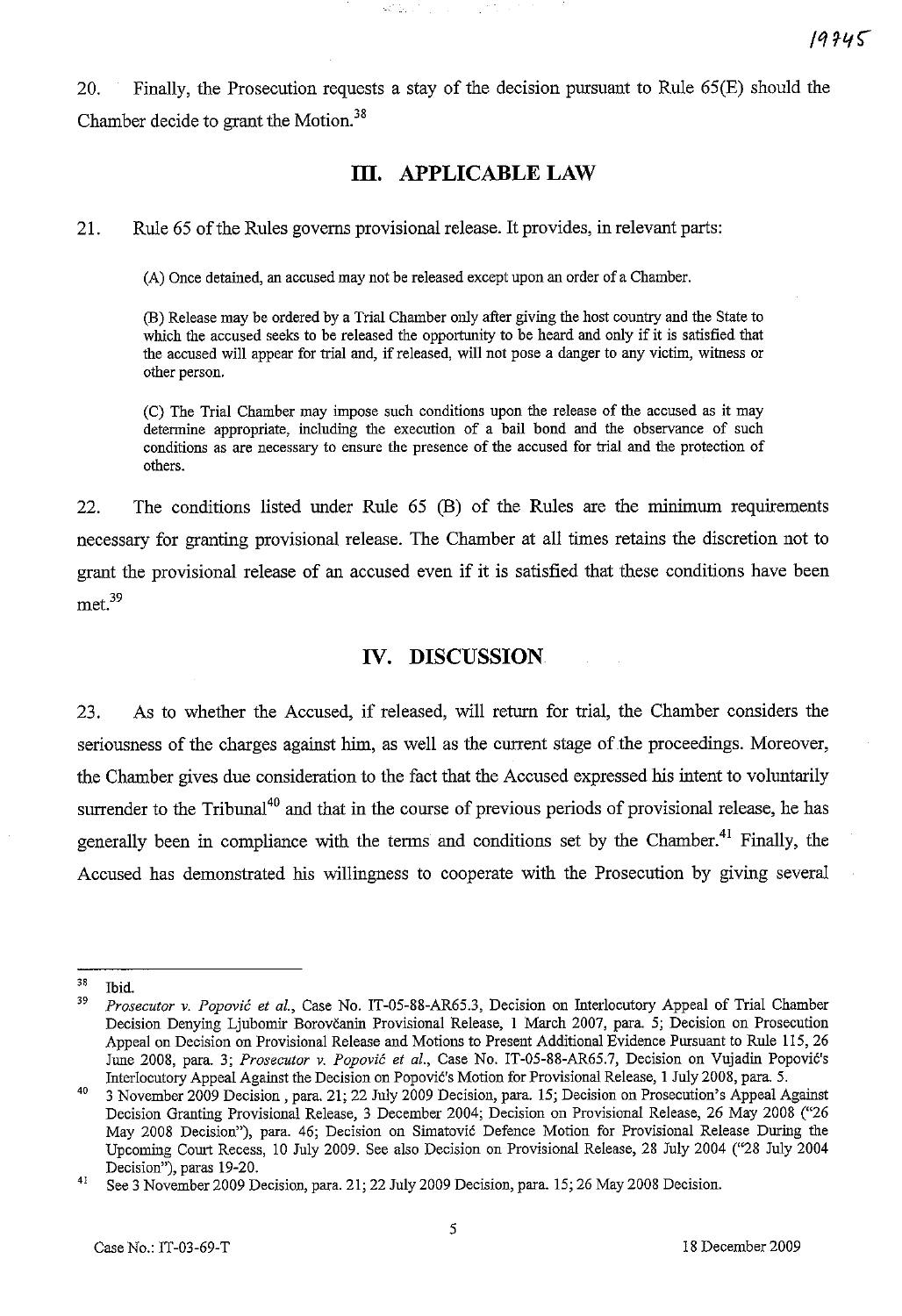interviews.<sup>42</sup> Furthermore, the Chamber takes into consideration, and gives appropriate weight to, the guarantees given by Serbia.<sup>43</sup>

24. For these reasons, the Chamber is satisfied that the Accused, if provisionally released, would appear for trial.

25. As to whether the Accused, if released, will pose a danger to any victim, witness, or other person, the Chamber notes that there is no indication that the Accused interfered or would interfere with the administration of justice. As stated above, during previous periods of provisional release the Accused generally complied with the terms and conditions set by the Chamber.<sup>44</sup>

26. For these reasons, the Chamber is satisfied that the Accused, if provisionally released, would not pose a danger to any victim, witness, or other person.

27. In examining whether provisional release is appropriate in this case, the Chamber has given particular consideration to its obligation to avoid unnecessary interruptions in the trial proceedings. In this regard, it has examined the totality of the circumstances, including the early stage of the proceedings, the length and character of the break during which provisional release is requested, the Accused's health situation and the medical care available to him in the VMA in Belgrade, as weil as the importance for the health of the Accused that the efficient reporting system set up in The Hague continues unhindered.

28. The Chamber notes that the medical reports have shown constant improvement of the Accused's health condition during the last few months of treatment in the UNDU. His physical condition has been reported as posing no impediment either to participating in the proceedings, subject to incorporating certain modalities set forth in various decisions of the Chamber, or to travelling as far as Belgrade as long as sitting for more than three hours is not required.<sup>45</sup> The psychological condition of the Accused is still considered as depressed, yet showing clear

<sup>42</sup> See 3 November 2009 Decision, para. 21; 22 July 2009 Decision, para. 15; 26 May 2008 Decision, para. 46; 28 July 2004 Decision, paras 16-18.

**<sup>43</sup> Motion, Annex B.** 

<sup>&</sup>lt;sup>44</sup> See 3 November 2009 Decision, para. 23; 22 July 2009 Decision, para. 18.<br><sup>45</sup> Metian Annay C. Benevt of Dr. Eskhaf to the Stanišić Defense of 20 No

Motion, Annex C, Report of Dr Eekhof to the Stanišić Defence of 20 November, point 1; Report of Dr Eekhof to the Stanišić Defence of 2 December 2009, point 1; Hearing, 14 December 2009, T. 2624-2625. See e.g. the regularmedical reports submitted to the Charnber on 28 July, 4, 11, 18, 25, 26, 27 August, l, 8, 14, 15, 22 and 29 September, 6, 13,20 and 27 October 2009, 3, 10, 17, 24, 30 November 2009, l, 7, 8 and 14 December 2009; Gastroenterological reports submitted on Il August, 10 September 2009 and 5 November 2009; Second Decision Amending Modalities for Trial, 1 September 2009 ("Second Modalities Decision"); Corrigendum to Second Decision Amending Modalities for Trial, 7 September 2009 ("Corrigendum to Second Modalities Decision").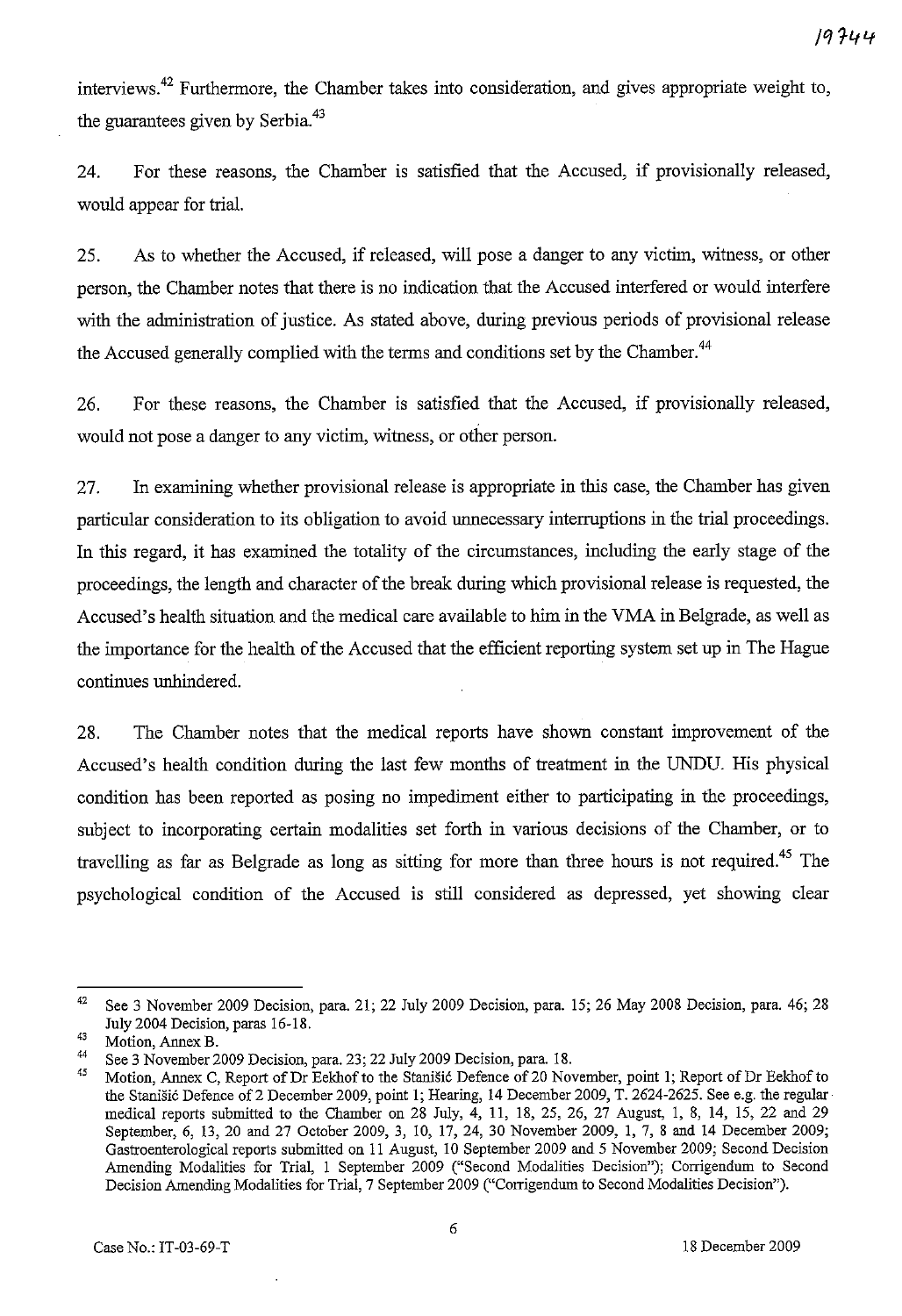improvement during the last few months.<sup>46</sup> The Chamber also notes that the Accused decided for the first time to follow the recent proceedings, although via video-conference link from the UNDU.<sup>47</sup>

29. The Chamber notes that the RMO submits that:

in view of his improved mental health state, Mr. Stanisié would be able to solve sorne of his problems during his presence in Belgrade and therefore his mental state would improve.<sup>48</sup>

The Chamber recalls that Dr Rowell, the doctor who temporarily replaced the RMO and examined the Accused several times, shared with the Parties and the Chamber the limited information he had concerning the nature of the Accused's personal problems and qualified Dr Eekhof's opinion by stating that:

1 don't think from that perspective that anybody can say whether he wonld get better or get worse, and 1 don't think that is the medical issue. From the medical perspective ail 1 can say is whether he is sufficiently psychologically capable of dealing with the issues, and whereas a few months ago I would have said that he was not in a position to be able to deal with those issues, now 1 would say that he was. 1 cannot tell you. 1 wouldn't even speculate as to whether this would help or not help, but 1 would snggest that given he is so enthusiastic about addressing his issues in this way, there is a much higher likelihood of it succeeding. If he was avoiding this issue than there would be a higher likelihood of it failing, so in combination of his psychological state of mind, which is a medical assessment, and his relative enthusiasm, which is just a general assessment, 1 would say there is a relatively good chance of things going well but ultimately it is still speculation.<sup>49</sup>

At the same time, however, the Chamber notes that Dr Rowell does not exclude the possibility that the Accused's health may deteriorate while on provisional release in Belgrade.<sup>50</sup>

30. In assessing the potential risk of such deterioration of the Accused's health, the Chamber notes the physical and psychological condition of the Accused during his last period of provisional release in Belgrade. The Accused was hospitalised at the VMA on 15 instances between 30 June 2008 and 4 May 2009;<sup>51</sup> not even one hospitalisation has been deemed necessary since the Accused returned to the UNDU. The medical report received by the Chamber at the time also mentions

<sup>&</sup>lt;sup>46</sup> Motion, Annex C, Report of Dr Eekhof to the Stanišić Defence of 2 December 2009, point 2; Hearing, 14 December 2009, T. 2624-2625, 2629. See psychiatrie evaluation of the Accused submitted to the Charnber on 31 Augnst, 28 October 2009. See aIso regnlar medical reports submitted to the Charnber on 28 July, 4, Il, 18,25,26, 27 Augnst, **l,** 8, 14, 15,22 and 29 September, 6, 13,20 and 27 October 2009, 3, 10, 17,24, 30 November 2009, **l,**  7, 8 and 14 December 2009.

<sup>47</sup> Hearings of30 November, **1,8,9,14** and 15 December 2009.

Motion, Annex C, Report of Dr Eekhof to the Stanisić Defence of 2 December 2009, point 2. See Motion, Annex C, Report of Dr Eekhof to the Stanišić Defence of 20 November 2009, point 5.

<sup>49</sup> Hearing, 14 December 2009, T. 2624, 2632-2633. See T. 2634-2635.

<sup>&</sup>lt;sup>50</sup> Hearing, 14 December 2009, T. 2629, 2636-2637.<br>
See Dr. Tarabar's report 4 May 2009.

See Dr Tarabar's report, 4 May 2009.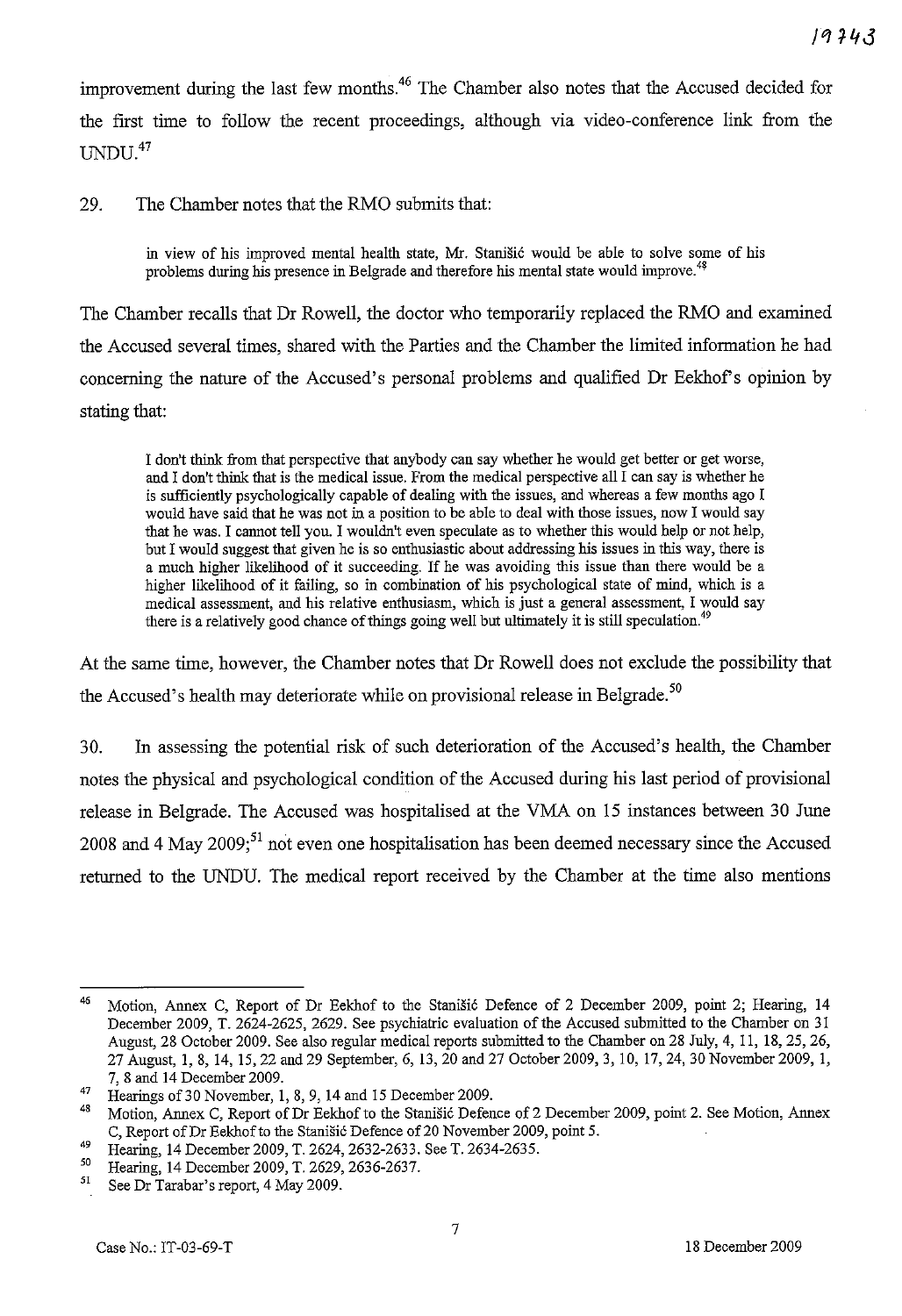additional psychological pressure on the Accused triggered by the conflict with his son.<sup>52</sup> The conclusion of Dr Tarabar on the Chamber's order revoking provisional release was:

[w]e were the more surprised by the decision to send a patient in such a condition back to the detention unit and to have him commence with the active participation in the trial as we are not sure that he still is capable of such form of engagement and activities.<sup>53</sup>

31. The Charnber also notes the opinion of the court-appointed expert psychiatrist who had . exarnined the Accused in March 2009 during his provisional release in Belgrade and had concluded that:

Psychiatric treatment has proven quite difficult during the period of provisional release both in the home environment and at the periods of hospital admission. The clinical state of Mr. StaniSié and the recurrent crises in the psychosocial environment have apparently contribnted to this unfortnnate fact. As seems to have been the case at the ontset ofMr. Stanisié depression the actual situation in his family circle and (his perception of) his position within the Serbian community have had a strong negative effect on his wellbeing and on the state of his mental health.

[ ... ]

From a psychiatrie point of view a return to Scheveningen may very weil have beneficial effects on Mr. StaniSié as he will almost certainly be spared insults to his pride and perhaps fureats to his safety due to the distance from his native land.<sup>54</sup>

32. The Charnber therefore finds that the physical and psychological condition of the Accused is of such nature that provisional release bears the risk of deteriorating the Accused's health, which may result in disrupting the trial proceedings. In the Chamber's opinion, the existence of such risk militates strongly against granting the Motion.

33. The Charnber also reiterates the importance of a regular, unhindered and transparent reporting system for the Accused's health situation.<sup>55</sup> The Chamber notes in this respect that in the past, there were instances of different degrees of non-compliance with the reporting duties imposed by the Chamber on the doctors treating the Accused in Belgrade.<sup>56</sup> The reporting system as imposed in the present case is based on the regular reporting to the Charnber by independent, courtappointed medical officers who are not directly involved in the treatment of the Accused,<sup>57</sup> coupled with the day-to-day surveillance of the Accused's activities in the UNDU. The reporting system has been in place and functioning in the present case for approximately seven months, a time during

<sup>&</sup>lt;sup>52</sup> Dr Tarabar's report, 14 January 2009, p. 2.<br> $\frac{53}{2}$  De Tarabarta report 4 May 2009, p. 2.

 $^{53}$  Dr Tarabar's report, 4 May 2009, p. 2.

<sup>&</sup>lt;sup>54</sup> Psychiatric evaluation of the Accused submitted to the Chamber on 19 March 2009, pp 6-7.<br> $\frac{55}{2}$  See 2 Maxweller 2000 Design name 22.

 $^{55}$  See 3 November 2009 Decision, para. 33.<br> $^{56}$  See T, 1216 of aggr 22 July Decision, para.

 $^{56}$  See T. 1316 *et seq*; 22 July Decision, para. 23.

<sup>57</sup> See Decision on Start of Trial and Modalities for Trial, 29 May 2009. See also Decision Amending Modalities for Trial, 9 June 2009; Second Modalities Decision and Corrigendum to Second Modalities Decision. The Charnber notes in this respect that Dr Petrovié is a treating doctor and therefore cannot play a role of an independent nontreating medical officer as proposed by the Defence, see Hearing, 15 December 2009, T. 2734-2735.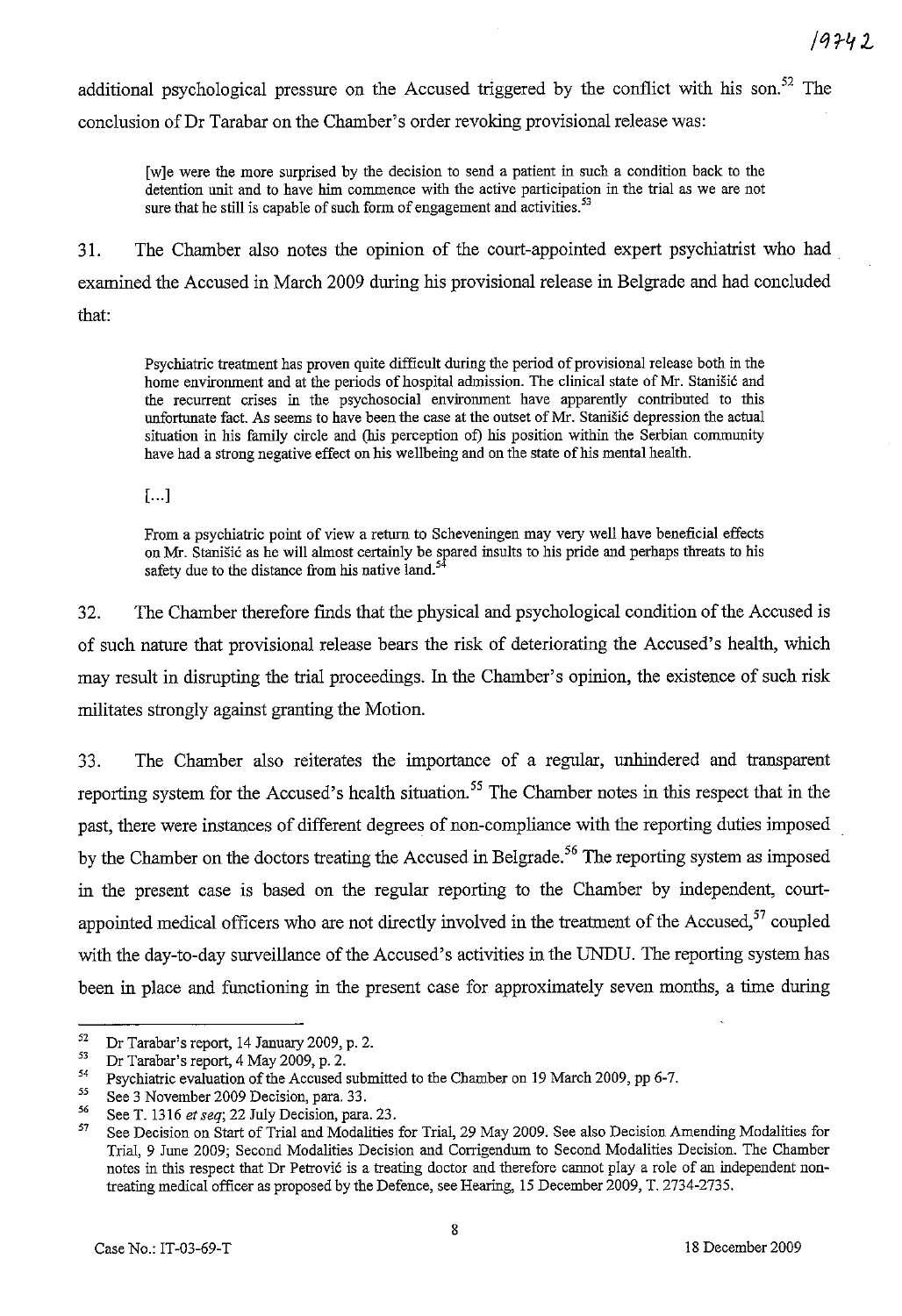which the Chamber has received general medical reports at least once per week and reports from the court-appointed gastroenterologist and psychiatrist every eight weeks. On occasion, this reporting has been combined with questioning in court of the RMO, by the Chamber and the parties. The requirements of the court proceedings and, in particular, the Accused's persistent claim to be unable to attend these proceedings in person, have made it necessary to retain the frequency of the reporting in order for the Chamber to be in a position to determine the appropriate trial schedule. In order to maintain the very essence of this system during provisional release, the Accused would have to be regularly examined not only by his treating doctors in Belgrade but also by the court-appointed RMO and court-appointed gastroenterologist and psychiatrist whose next reports are due during the winter recess.<sup>58</sup> The need for an effective continuation of the current reporting system by the court-appointed RMO and medical experts is a factor militating against provisional release of the Accused.

34. In view of all the present circumstances referred to above, balancing the reasons for granting provisional release advanced by the Defence and the possible impact granting the Motion may have on the future course of trial, including potentially risking undue interruptions in the proceedings and consequently disturbing the delicate equilibrium established since the Accused's return to the UNDU, the Chamber finds that provisional release of the Accused should not be granted.

35. Finally, the Chamber notes that the issue of the appropriateness of contacts between the Stanisié Defence and the RMO will be dealt with in a separate decision.

<sup>58</sup> See Second Modalities Decision, Annex A, para. 3.